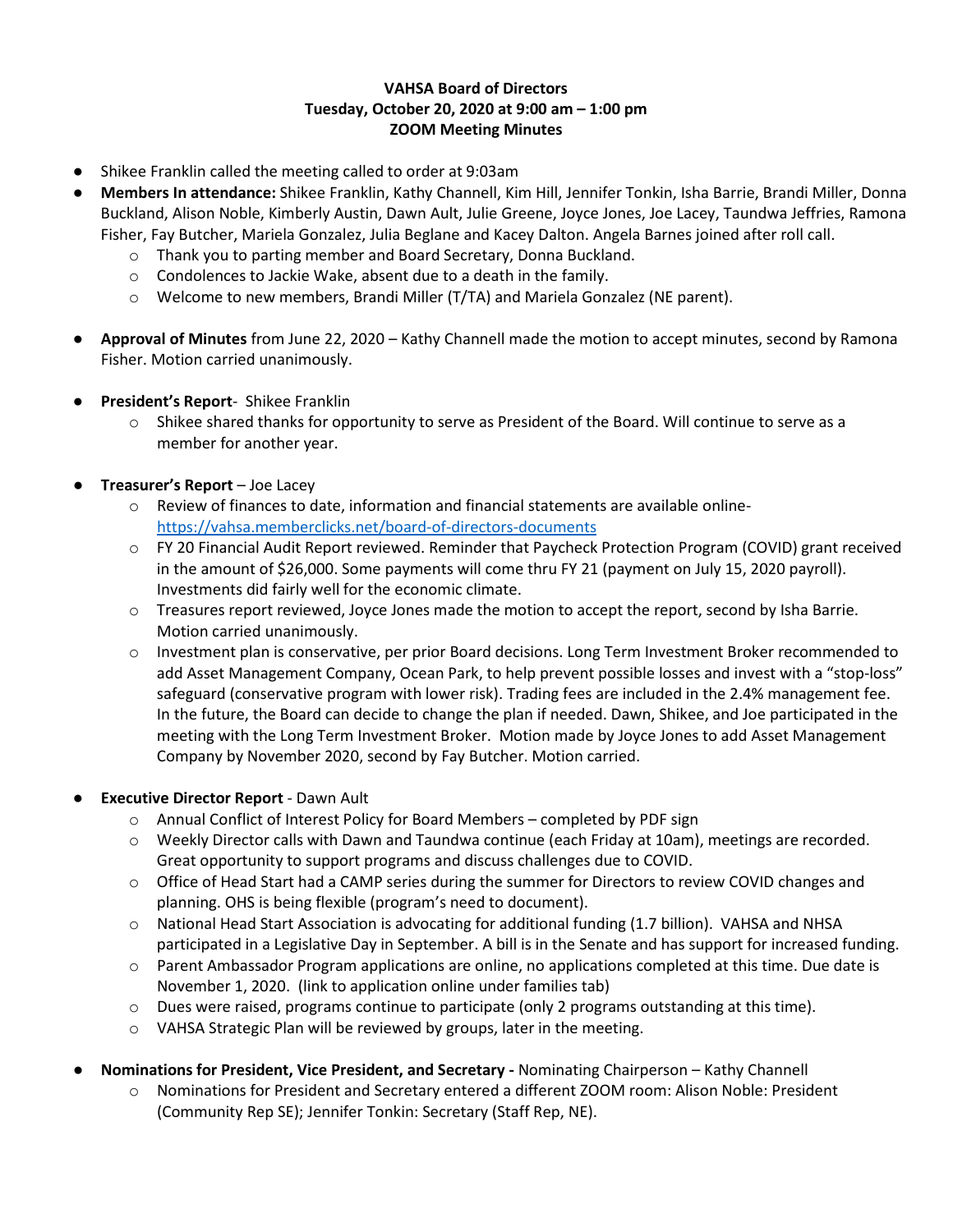- o Discussion and vote for approval of President and Secretary: Motion made by Fay Butcher and second by Joyce Jones, motion carried unanimously.
- o Nominee for Vice President entered a different ZOOM room: Kim Hill (Staff Rep, SW).
- o Discussion and vote for approval of Vice President: Motion made by Fay Butcher and second by Joyce Jones, motion carried unanimously.
- o Vacant positions: SE Community Representative (Alison's position); SW Director; and SE Parent.
- **Strategic Plan Small Group Activity** 
	- $\circ$  Dawn reviewed the Strategic Plan and 5 Year Plan (approved in June 2017).
	- o Groups discussed the following changes:
	- o **Goal 1: Training**
		- 1.2 Conferences continue virtually during COVID.
		- 1.3 Infant-Toddler Conference changed to Education Summit.
		- 1.4 Continued work with Collaboration Director (Taundwa); No VPI+ programs in VA; Addition of VA Early Childhood Initiative
		- 1.5 Support provided to regions thru virtual meetings (each week during COVID); Regional meetings have subsided.

### o **Goal 2: Support HS Programs and Community**

- 2.1 Add Parent Ambassador program
- 2.2 Add Early Childhood Foundation
- 2.3 Changes in Parent Ambassador program (application, review and selection process).
- 2.3 Advocacy efforts in DC or Richmond
- 2.4 Add Scholarships for High School Students.
- 2.5 Add virtual platforms

### o **Goal 3: Sustainability and Growth**

- 3.1 Progress: Dues were increased, and participation continues. Board is providing extensive support to programs during COVID.
- 3.4 Add Monitor investment structure and adjust as necessary depended on the financial climate to safeguard investments.
- 3.5 Change Board Committees to "Work Groups" to foster involvement
- 3.5 Add to Operating Manual to include Policy & Procedures (step by step guide) to help with succession planning. Procedure Guide to be created. Will be reviewed in January.

# ● **Committee Reports**

#### o **Finance & Governance**

- Financial report: will be reviewed monthly
- Conference call before January meeting to review changes to Operations Manual, Strategic Plan, Bi-Laws. Term limits for officers will also be reviewed.

# o **Conference & Scholarship**:

- Parent Ambassador program applications open. Deadline November 1, 2020.
- Health and Family Institute will be in two sessions (December 9-10: Self Care and January 13-14: Healthy Goals). Call for proposals being reviewed.
- Health & Family Institute Conference (March 2021), hotel cancelled, did not lose deposit. Transferred deposit to 2022 as scheduled.
- Teaching Tuesday (November December). Will include tips for teachers thru on-demand, 20 mins videos. Total of 7 sessions.
- Website addition for teachers to share resources.
- Director's Council (June 2021), suggested to keep in-person meeting. Theme "healthy goals" or "looking forward".
- Annual Conference (November 2021) will be checking in with location in January to review (Hotel Madison).